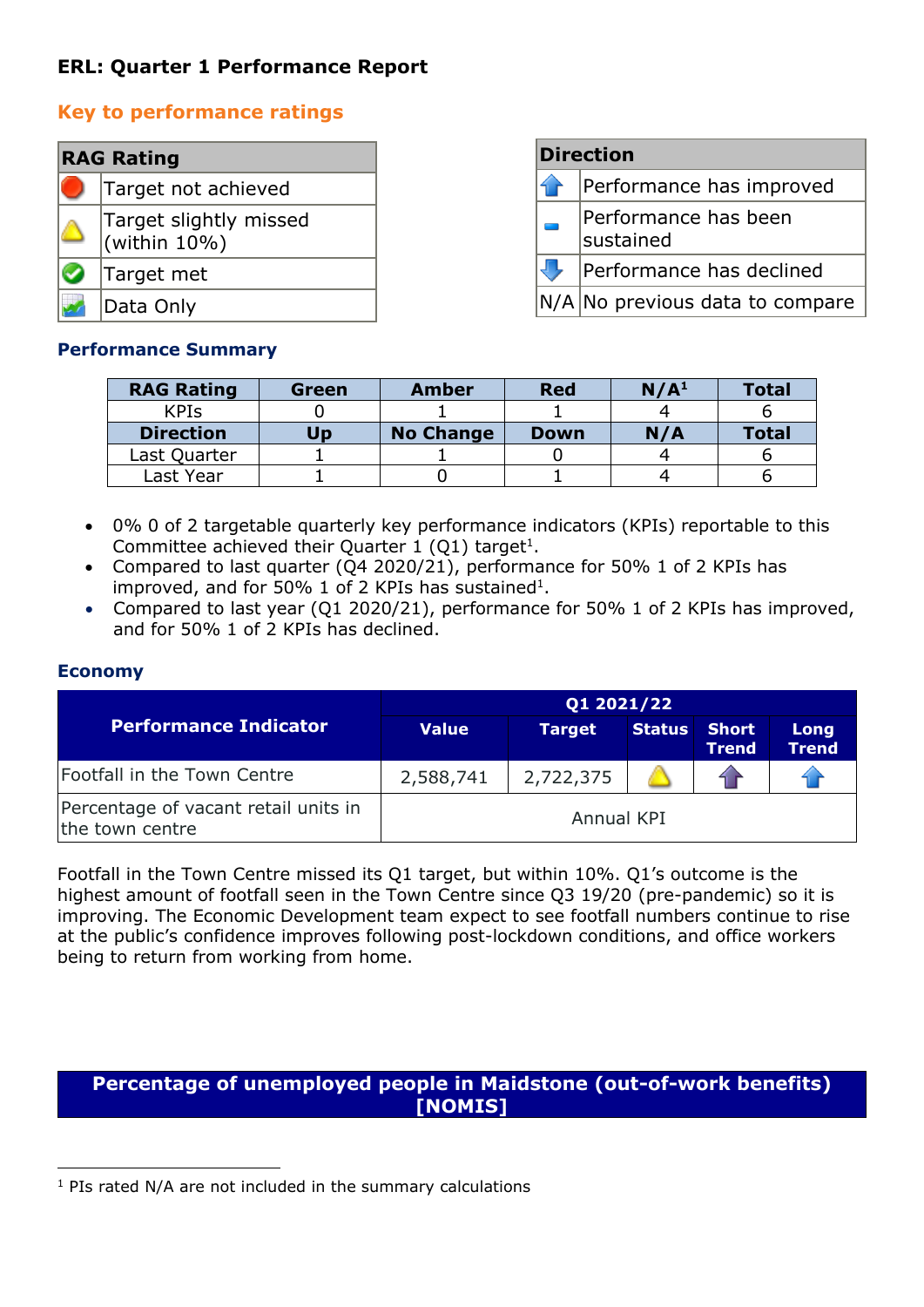|                   | <b>Value</b> | Target <sup>1</sup> | <b>Status</b> | <b>Short Trend</b><br>(Last Month) | <b>Long Trend</b><br>(Last Year) |
|-------------------|--------------|---------------------|---------------|------------------------------------|----------------------------------|
| <b>April 2021</b> | 5.2%         |                     |               |                                    |                                  |
| May 2021          | 4.8%         |                     |               |                                    |                                  |
| June 2021         | 4.5%         |                     |               |                                    |                                  |

Unemployment rates in Maidstone have continued to fall in this quarter, and whilst April 2021 is higher than last year (4.1% in April 2020), the rate for May and June are significantly lower than last year (5.5% and 5.3% respectively).

| Number of youths unemployed (18-24) |              |        |               |                                    |                                  |  |
|-------------------------------------|--------------|--------|---------------|------------------------------------|----------------------------------|--|
|                                     | <b>Value</b> | Target | <b>Status</b> | <b>Short Trend</b><br>(Last Month) | <b>Long Trend</b><br>(Last Year) |  |
| April 2021                          | 1045         | 373    |               |                                    |                                  |  |
| May 2021                            | 935          | 373    |               |                                    |                                  |  |
| June 2021                           | 900          | 373    |               |                                    |                                  |  |

Unemployment in youths have been consistently above 1,000 since May 2020. In April 2020 the figure was 745. The number of unemployed youths has started to fall in quarter one for the first time since the start of the pandemic. The target of 373 is taken from an average monthly number of youths employed in 2019/2020 (pre-pandemic).

| House Prices in Maidstone - April 2021 |                      |               |                                    |                                  |  |  |  |
|----------------------------------------|----------------------|---------------|------------------------------------|----------------------------------|--|--|--|
| <b>House Type</b>                      | <b>Average price</b> | <b>Target</b> | <b>Short Trend</b><br>(Last Month) | <b>Long Trend (Last</b><br>Year) |  |  |  |
| All properties                         | £309,362             |               |                                    |                                  |  |  |  |
| <b>Detached Houses</b>                 | £522,737             |               |                                    |                                  |  |  |  |
| Semi-detached<br>Houses                | £335,005             |               |                                    |                                  |  |  |  |
| <b>Terraced Houses</b>                 | £261,627             |               |                                    |                                  |  |  |  |
| Flats & Maisonettes                    | £174,995             |               |                                    |                                  |  |  |  |

House prices in Maidstone have increased when comparing April 2021 to April 2020. The average house price (all properties) in April 2020 was £280,715, an increase of 10.2%. However, April 2020 saw a decrease in house prices when comparing to April 2019. The average house price (all properties) in April 2019 was £291,296. When comparing April 2021 to April 2019 (pre-pandemic) there has been an increase of 6.2% in house prices (all properties).